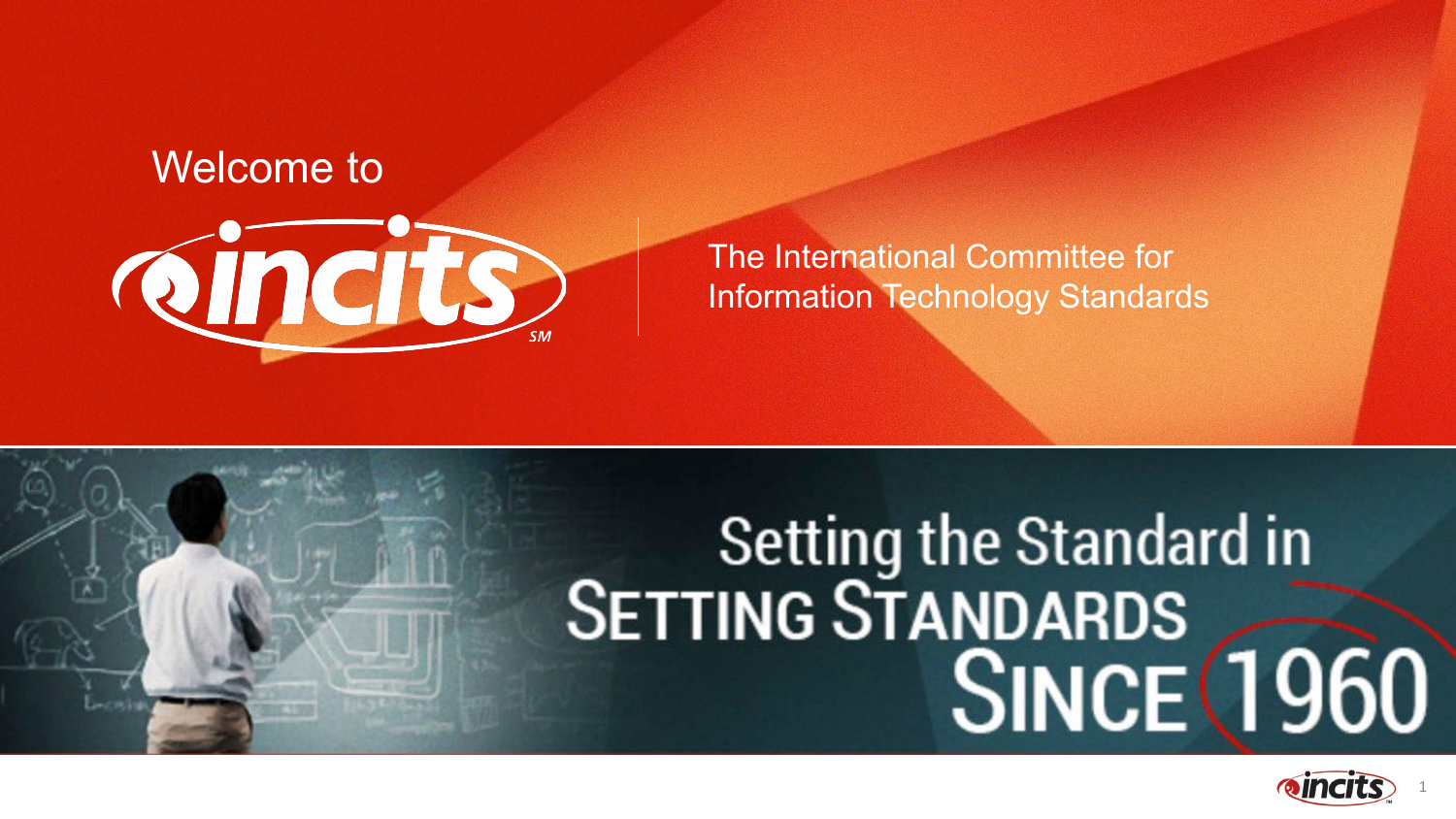- **ITI Family: Executive leadership; The Green Grid; Regulatory Affairs; Government Affairs**
- **ANSI; ANSI ISO Council; IEC USNC**
- **US-EU Trade and Tech Council**
- **Homeland Security and Defense Forum**





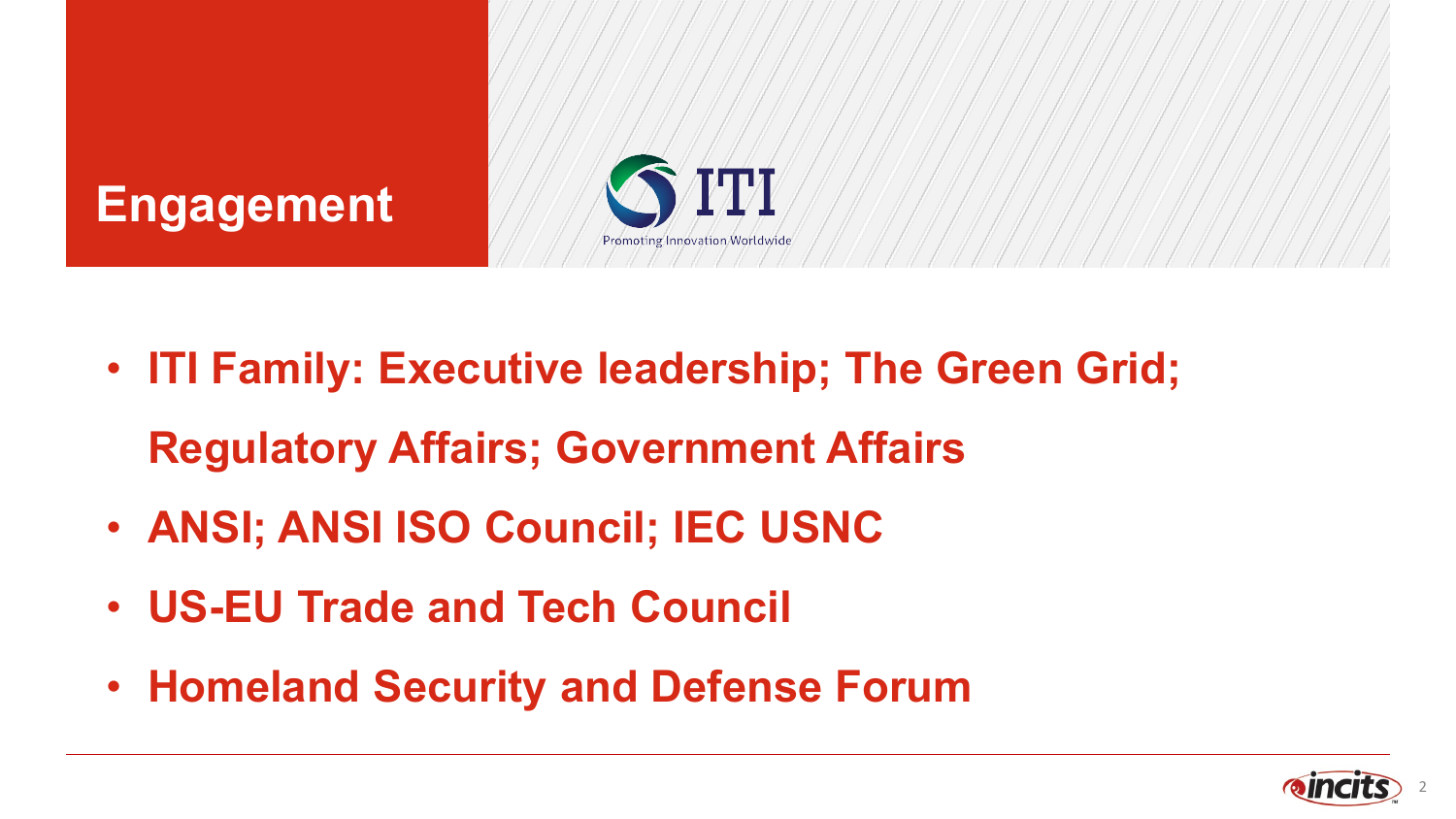### **Optimizing publishing role in supporting standards**

- **Notice of updating contracts**
- **Data collection**
- **Collaboration with publishing partners**
- **New Agreements**
- **Execution**



## **Publishing**

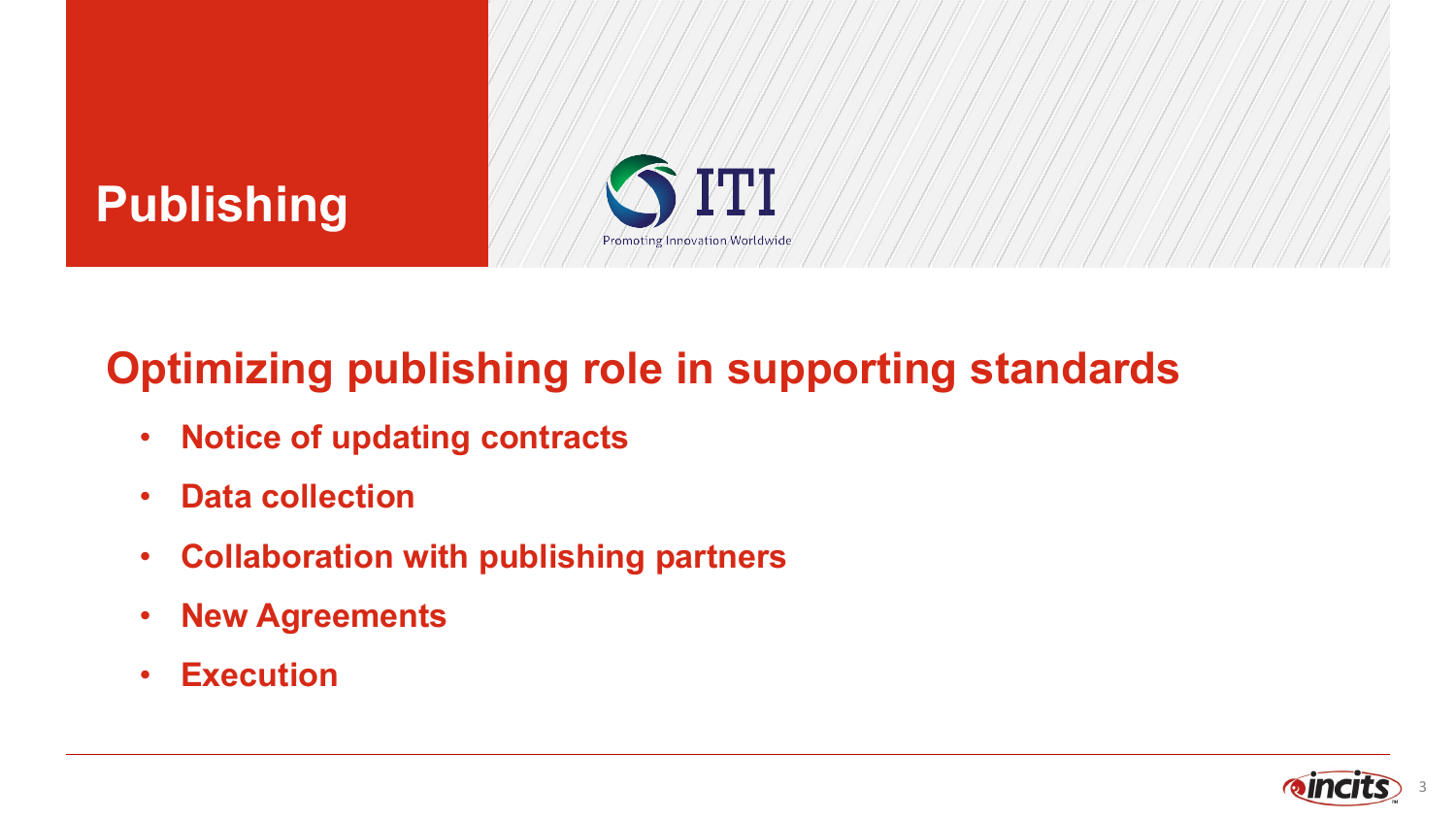### **Achieving growth momentum**

- **Executive Board (current TC members, ITI community, USG)**
- **Technology Driven**
	- **Cyber Security**
	- **IT Sustainability**
	- **Quantum Computing**





### **Recruitment**

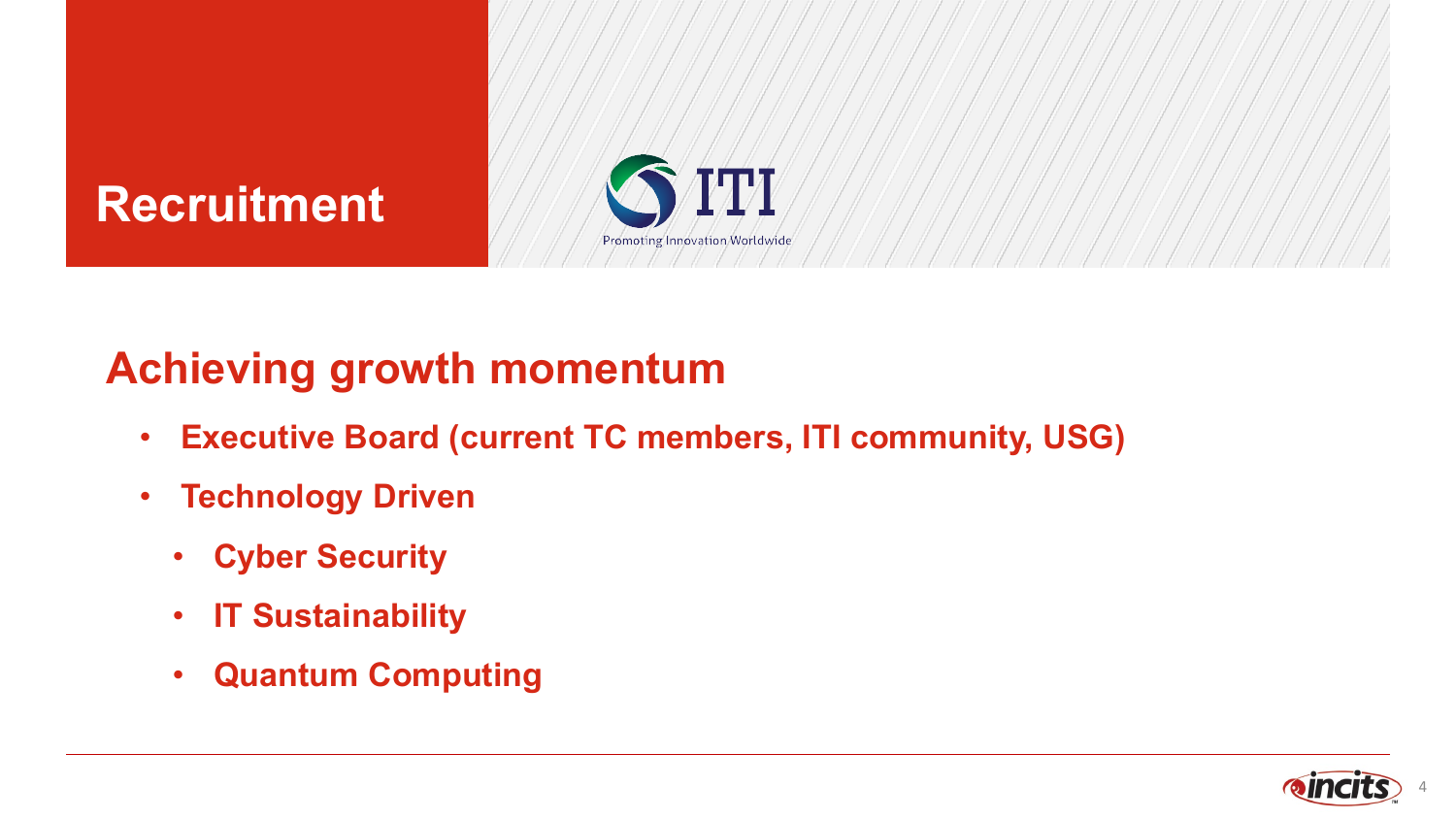### **Technology Standards Advancement Fellowship**

- **Elevating Visibility through 6 one-month sprints**
- **Article, Event, Outreach campaign for membership (by template)**
- **Zamilan Munkhjaral ("Zam") starting on June 14**
- **First sprint on Cyber (save the date of July 8 for ADM Rogers RT)**
- **Thanks in advance for ideas and encouragement for Zam!**





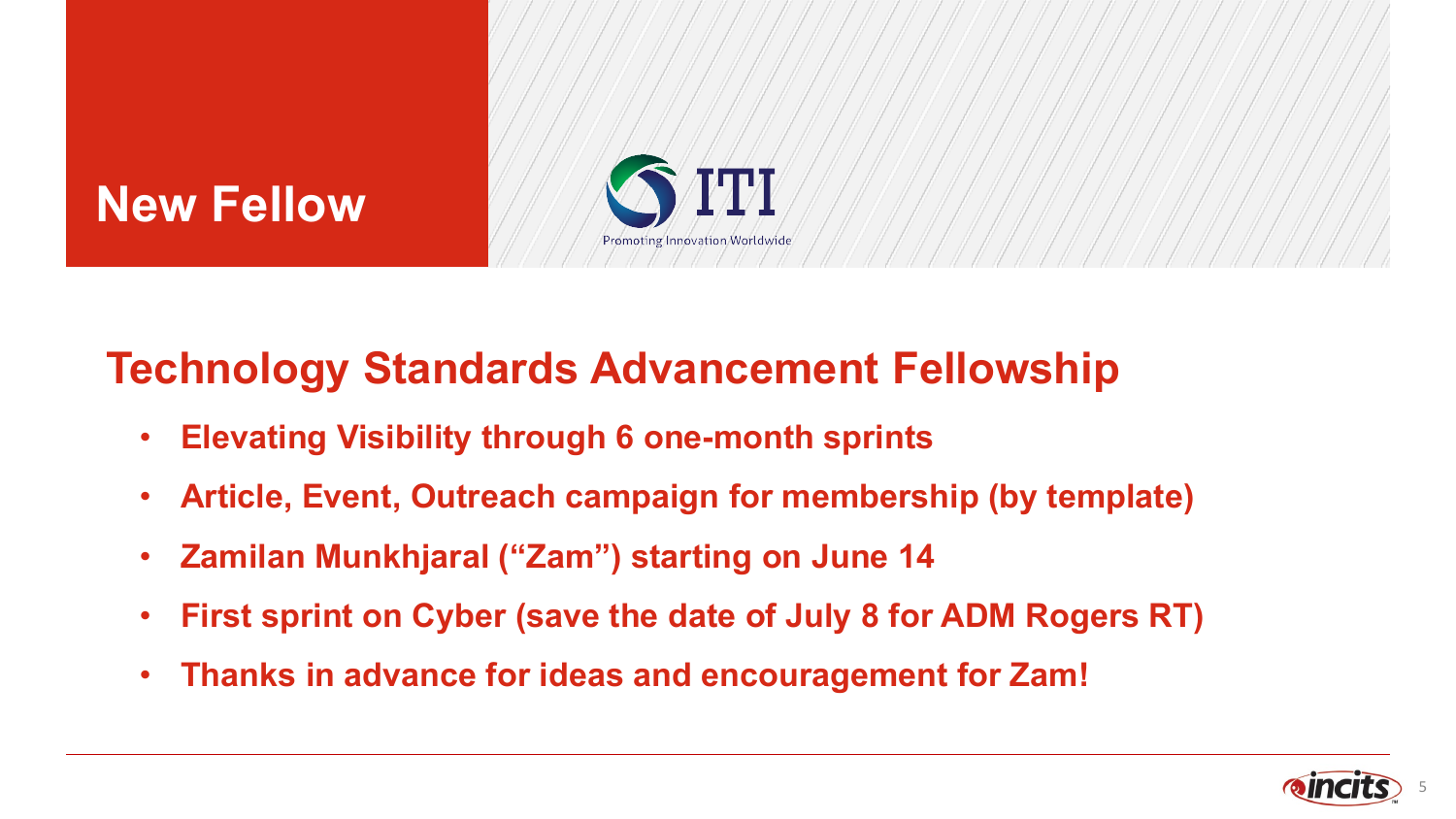- **Named Technology Standards Advancement Fellowship**
- **Referrals for Executive Board and TCs**
- **Ideas and encouragement for Zam (articles, events, pgm of work)**
- **Your ideas and identification of opportunities to improve**



### **Opportunities and Asks**

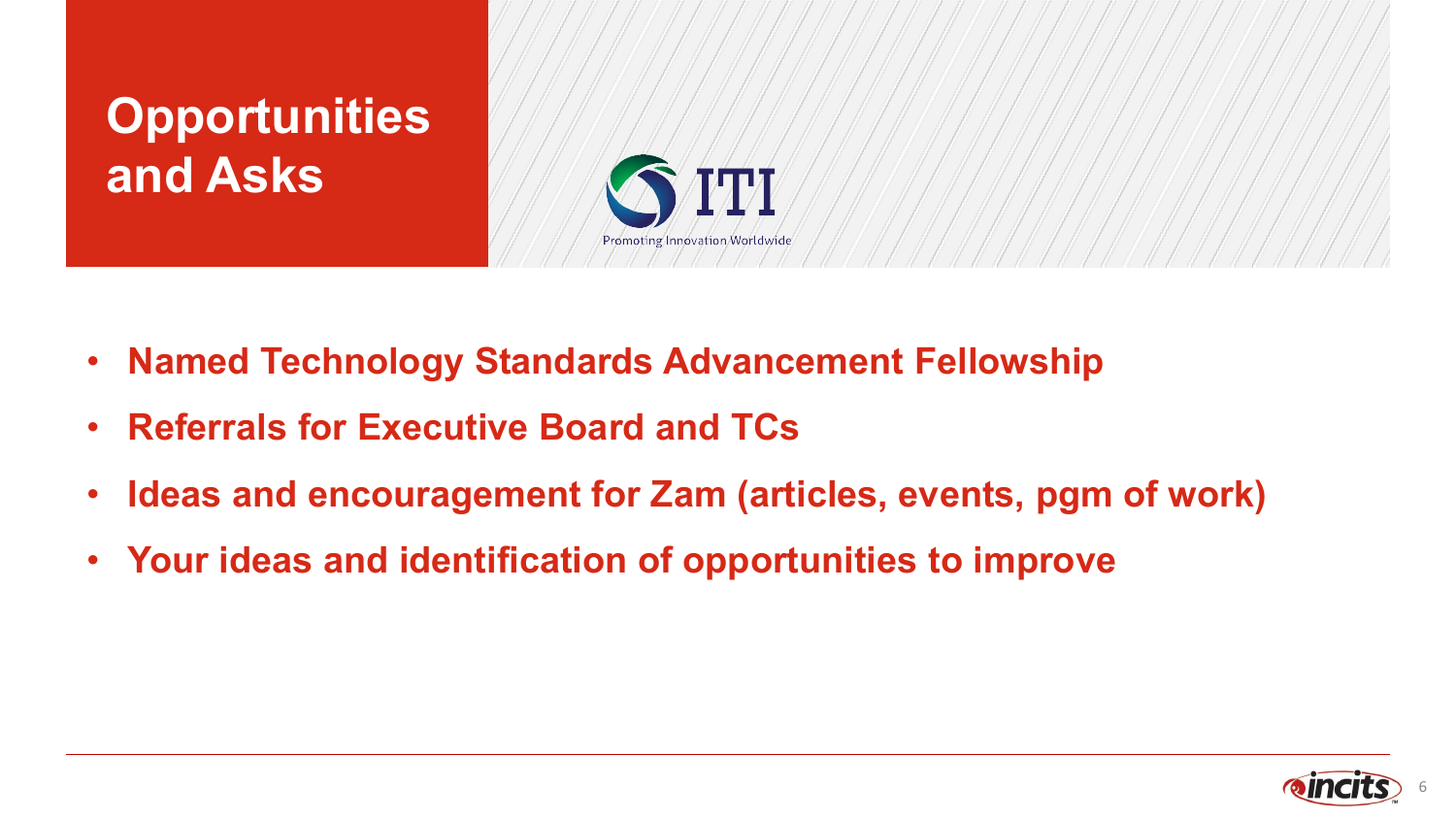# **Thank you**